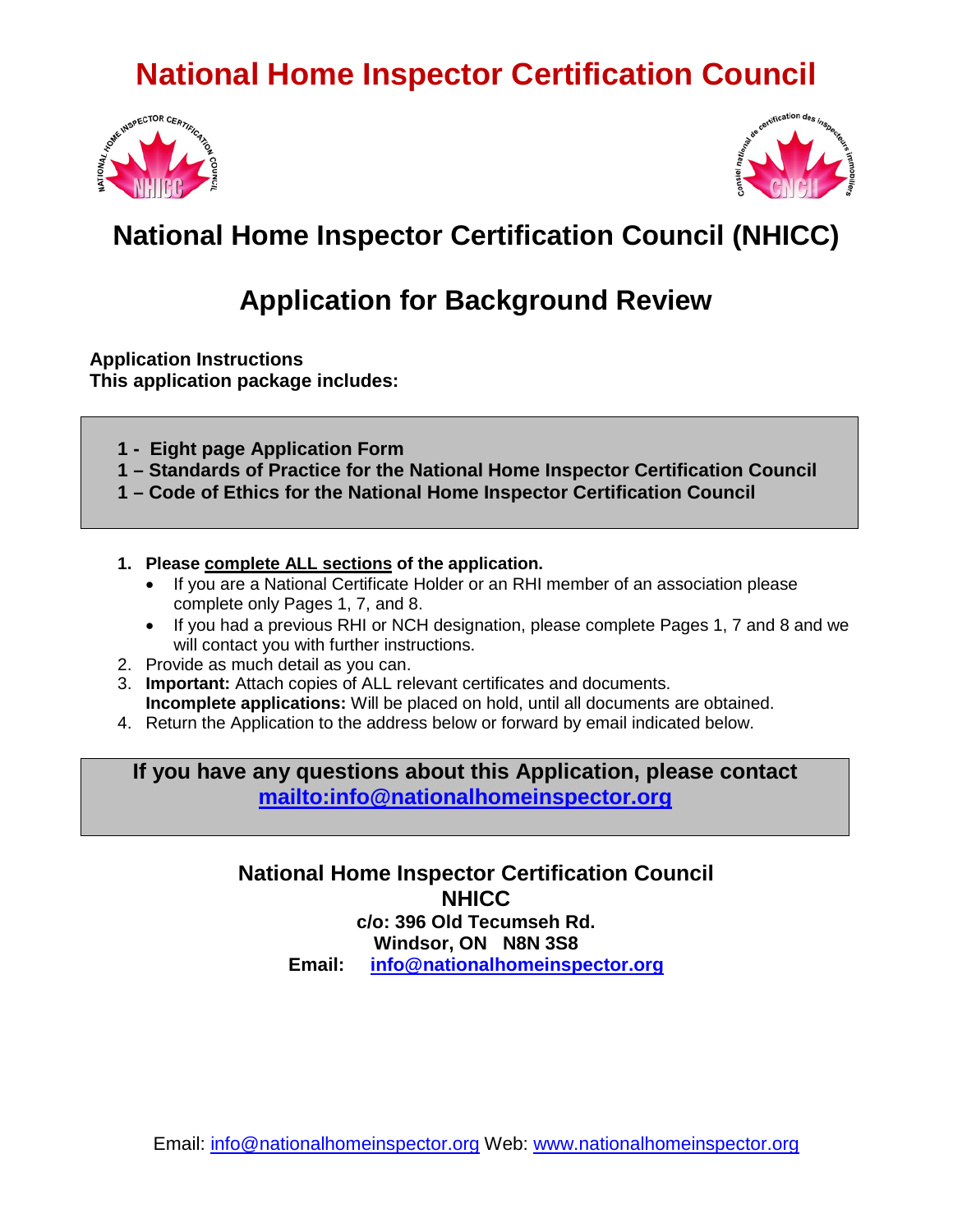

### **NHICC APPLICATION FOR BACKGROUND REVIEW**

#### **Applicant Contact Information**

| <b>Applicant Name</b>     |        | Tracking # |  |
|---------------------------|--------|------------|--|
| <b>Mailing Address</b>    |        |            |  |
| City                      |        |            |  |
| Province                  |        |            |  |
| <b>Postal Code</b>        |        |            |  |
| Telephone                 | Cell # |            |  |
| <b>Best Email Address</b> |        |            |  |
| Website                   |        |            |  |

*Please initial or check here if you consent to having the above information made available to the public on the NHICC Website.*

*Please initial or check here - I am over the age of 18 as of the date of this application.* 

*NO OTHER INFORMATION IN THIS APPLICATION PACKAGE WILL BE USED FOR ANY PURPOSE OUTSIDE OF NATIONAL CERTIFICATION.*

#### **Memberships & Designations**

| Please list all Home Inspection Association memberships that<br>you currently hold or have held in the past five years |  | <b>Membership Type or</b><br><b>Designation Held</b> |
|------------------------------------------------------------------------------------------------------------------------|--|------------------------------------------------------|
|                                                                                                                        |  |                                                      |
|                                                                                                                        |  |                                                      |
|                                                                                                                        |  |                                                      |
|                                                                                                                        |  |                                                      |
|                                                                                                                        |  |                                                      |

*Please attach photocopies of your current HPI association membership cards & certificates \**

**Please list other any other designations or memberships you hold that are relevant to home and property inspection (for example - P.Eng, B. Arch, CET, RET, etc.)**

| Designation | Awarded by: |
|-------------|-------------|
|             |             |
|             |             |
|             |             |
|             |             |
|             |             |
|             |             |

*Please attach photocopies of other membership cards and/or certificates*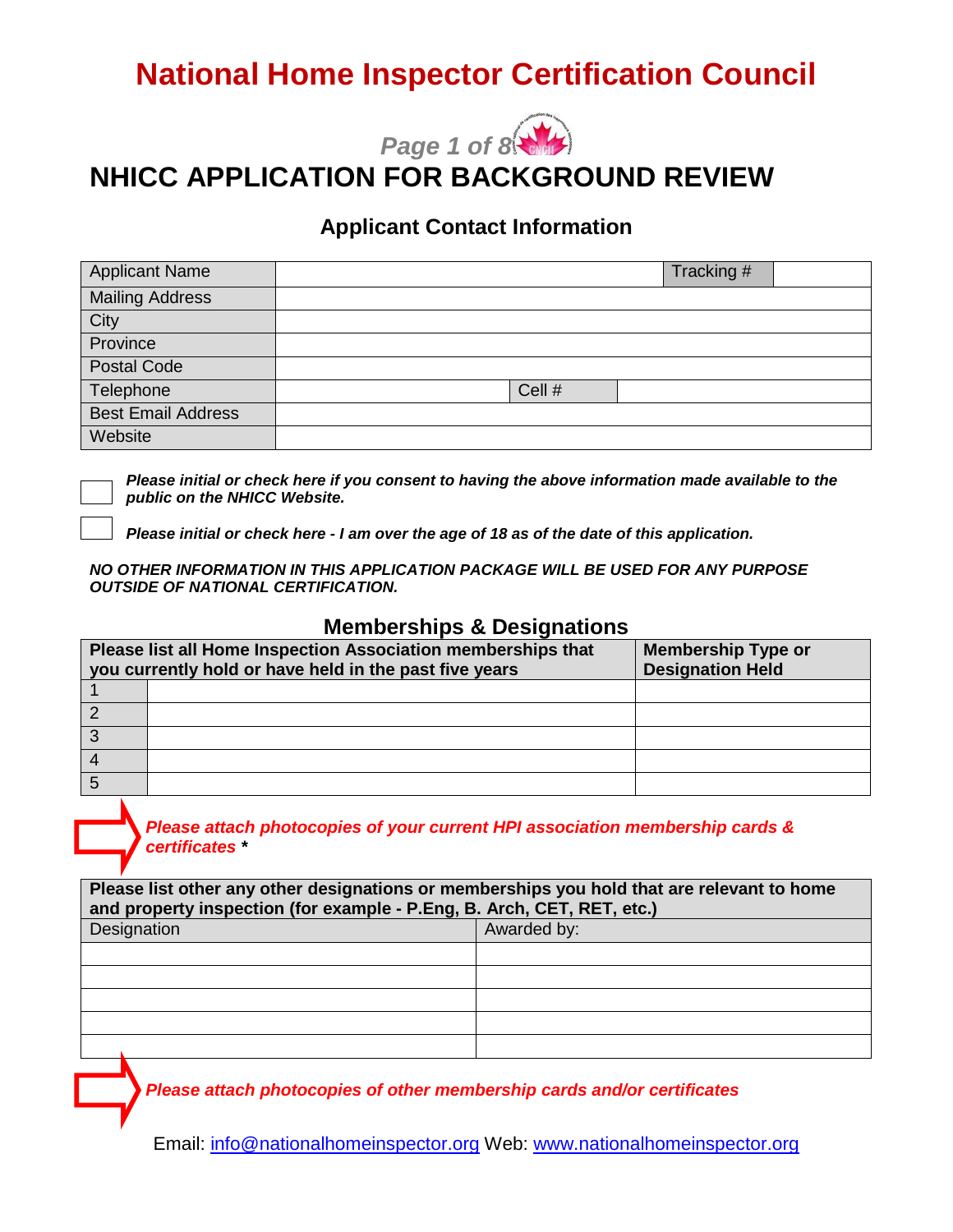### *Page 2 of 8*

### **Franchise Affiliations**

| If you work through a home inspection franchise, please provide contact information |  |  |
|-------------------------------------------------------------------------------------|--|--|
| <b>Franchise Name</b>                                                               |  |  |
| <b>Contact Name</b>                                                                 |  |  |
| Telephone                                                                           |  |  |
| <b>Franchise Website</b>                                                            |  |  |

#### **Degrees and Diplomas**

| Please provide details of all university DEGREES or college DIPLOMAS that you hold |                          |           |  |
|------------------------------------------------------------------------------------|--------------------------|-----------|--|
| University or College                                                              | Degree or Diploma Earned | Year      |  |
|                                                                                    |                          | Completed |  |
|                                                                                    |                          |           |  |
|                                                                                    |                          |           |  |
|                                                                                    |                          |           |  |
|                                                                                    |                          |           |  |

### *Please attach photocopies of your degrees and diplomas*

| Please provide details of any uncompleted university or college programs |         |                         |  |
|--------------------------------------------------------------------------|---------|-------------------------|--|
| University or College                                                    | Program | Year(s) you<br>Attended |  |
|                                                                          |         |                         |  |
|                                                                          |         |                         |  |
|                                                                          |         |                         |  |
|                                                                          |         |                         |  |

#### **Trade Tickets**

| Please provide details for all TRADE TICKETS that you hold |                              |           |  |
|------------------------------------------------------------|------------------------------|-----------|--|
| Trade Ticket                                               | <b>Trade School attended</b> | Year      |  |
|                                                            |                              | Completed |  |
|                                                            |                              |           |  |
|                                                            |                              |           |  |
|                                                            |                              |           |  |

*Please attach photocopies of your trade tickets*

| Please provide details for any uncompleted trade tickets |                              |                         |  |
|----------------------------------------------------------|------------------------------|-------------------------|--|
| Trade Program                                            | <b>Trade School attended</b> | Year(s) you<br>Attended |  |
|                                                          |                              |                         |  |
|                                                          |                              |                         |  |
|                                                          |                              |                         |  |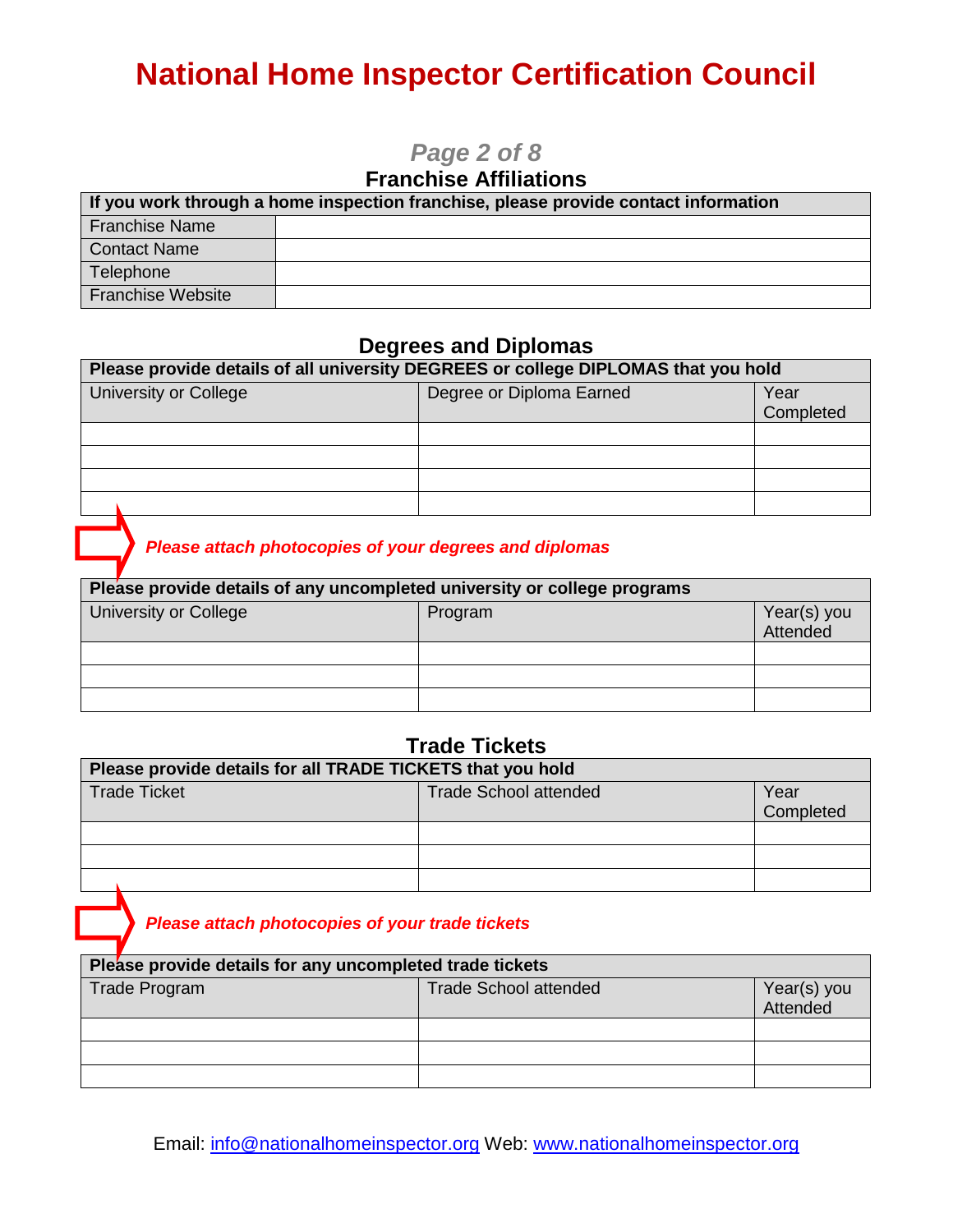### *Page 3 of 8*

# **Formal Home and Property Inspection Training Courses Please provide details of ALL Home and Property Inspection training courses you have taken and PASSED including Building Code Certification Courses** Training Provider **Approximate** Number of Training Hours Year **Completed APPROXIMATE TOTAL FORMALTRAINING HOURS**

 *Please attach photocopies of course and/or program completion certificates*

| If any of above courses included a practical field training component, please provide details |                          |                                                                            |                   |
|-----------------------------------------------------------------------------------------------|--------------------------|----------------------------------------------------------------------------|-------------------|
| <b>Course Name</b>                                                                            | <b>Training Provider</b> | Approximate #<br>of PRACTICAL<br><b>FIELD</b><br><b>TRAINING</b><br>Hours* | Year<br>Completed |
|                                                                                               |                          |                                                                            |                   |
|                                                                                               |                          |                                                                            |                   |
|                                                                                               |                          |                                                                            |                   |
|                                                                                               |                          |                                                                            |                   |
|                                                                                               |                          |                                                                            |                   |
|                                                                                               |                          |                                                                            |                   |
|                                                                                               |                          |                                                                            |                   |
| APPROXIMATE TOTAL FIELD TRAINING HOURS                                                        |                          |                                                                            |                   |

\* Mentored or field supervised inspections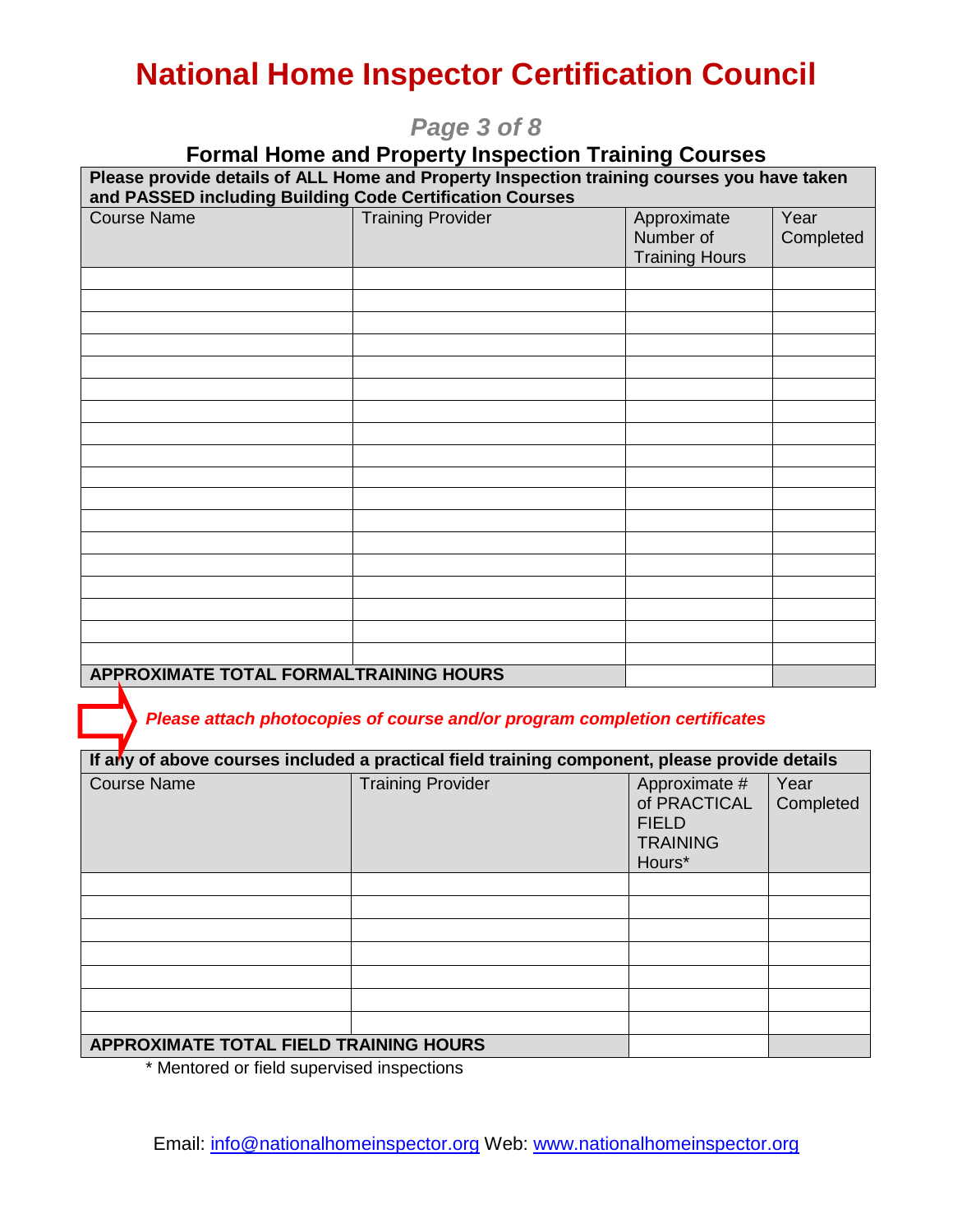### *Page 4 of 8*

| <b>Other Home/Property Inspection Training Courses, Workshops, Seminars</b>                                                                      |                          |                                                   |                   |  |
|--------------------------------------------------------------------------------------------------------------------------------------------------|--------------------------|---------------------------------------------------|-------------------|--|
| Please provide details of all Home and Property Inspection training workshops and seminars<br>that you ATTENDED (including conference workshops) |                          |                                                   |                   |  |
| Course Name, Workshop, or<br><b>Seminar Name</b>                                                                                                 | <b>Training Provider</b> | Approximate<br>Number of<br><b>Training Hours</b> | Year<br>Completed |  |
|                                                                                                                                                  |                          |                                                   |                   |  |
|                                                                                                                                                  |                          |                                                   |                   |  |
|                                                                                                                                                  |                          |                                                   |                   |  |
|                                                                                                                                                  |                          |                                                   |                   |  |
|                                                                                                                                                  |                          |                                                   |                   |  |
|                                                                                                                                                  |                          |                                                   |                   |  |
|                                                                                                                                                  |                          |                                                   |                   |  |
|                                                                                                                                                  |                          |                                                   |                   |  |
|                                                                                                                                                  |                          |                                                   |                   |  |
|                                                                                                                                                  |                          |                                                   |                   |  |
|                                                                                                                                                  |                          |                                                   |                   |  |
|                                                                                                                                                  |                          |                                                   |                   |  |
| APPROXIMATE TOTAL INFORMAL TRAINING HOURS                                                                                                        |                          |                                                   |                   |  |

*Please attach photocopies of course and/or program completion certificates*

### **Informal Field Training**

| Please provide details of all Home and Property Inspection field training you have completed<br>such as supervised or mentored home inspections |                        |                                                   |                   |  |
|-------------------------------------------------------------------------------------------------------------------------------------------------|------------------------|---------------------------------------------------|-------------------|--|
| <b>Inspection Address</b>                                                                                                                       | Name of Mentor/Trainer | Approximate<br>Number of<br><b>Training Hours</b> | Year<br>Completed |  |
|                                                                                                                                                 |                        |                                                   |                   |  |
|                                                                                                                                                 |                        |                                                   |                   |  |
|                                                                                                                                                 |                        |                                                   |                   |  |
|                                                                                                                                                 |                        |                                                   |                   |  |
|                                                                                                                                                 |                        |                                                   |                   |  |
|                                                                                                                                                 |                        |                                                   |                   |  |
|                                                                                                                                                 |                        |                                                   |                   |  |
|                                                                                                                                                 |                        |                                                   |                   |  |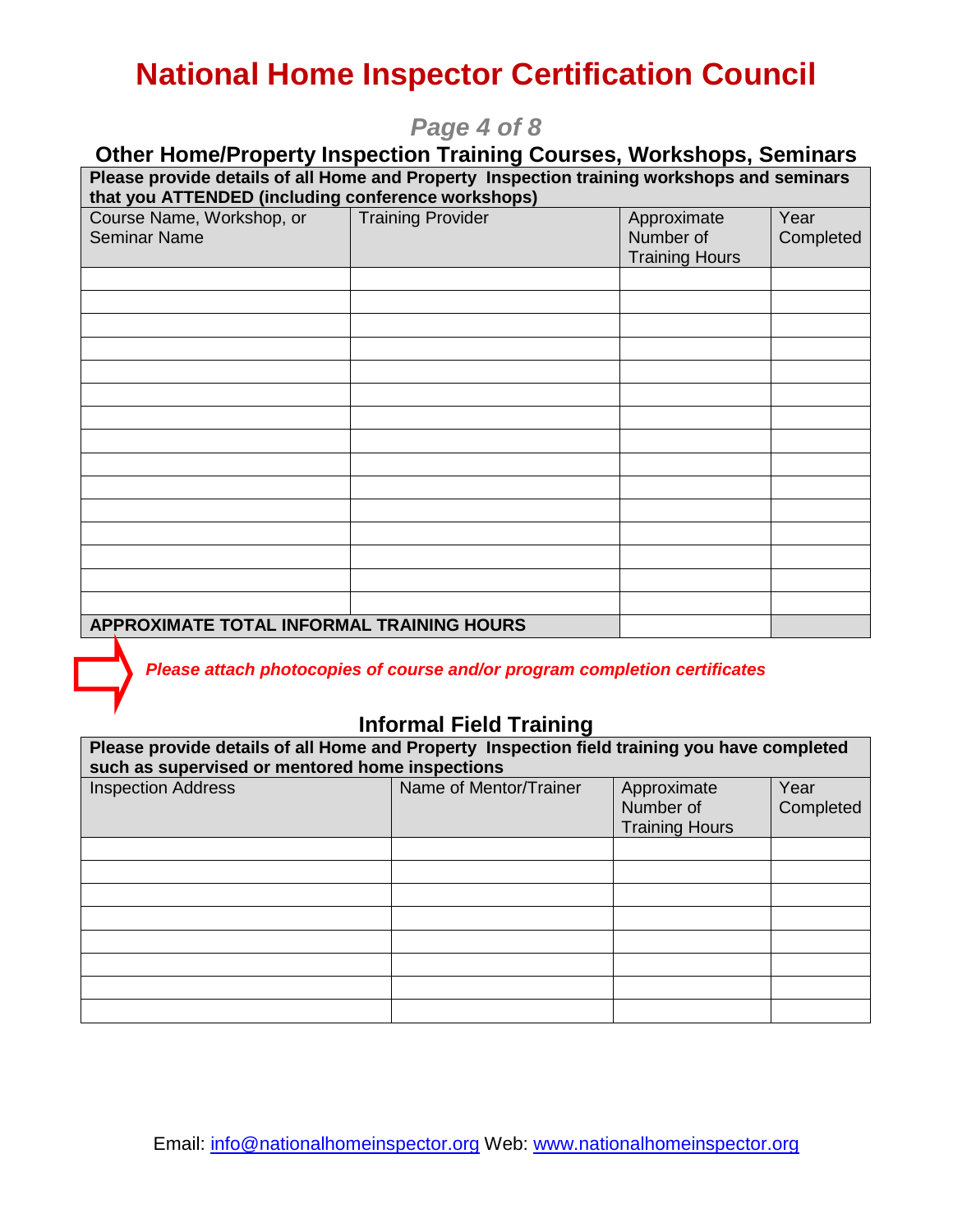### *Page 5 of 8*

#### **Home & Property Inspection Exams Taken & Passed**

| Please provide details of all Home and Property Inspection examinations you have taken and<br>PASSED (NOT INCLUDING formal courses with exams listed on Page 3) |                                           |            |                                 |  |
|-----------------------------------------------------------------------------------------------------------------------------------------------------------------|-------------------------------------------|------------|---------------------------------|--|
| Exam Name                                                                                                                                                       | Exam Method - Online,<br>classroom, other | Year Taken | Your Exam<br>Mark out of<br>100 |  |
|                                                                                                                                                                 |                                           |            |                                 |  |
|                                                                                                                                                                 |                                           |            |                                 |  |
|                                                                                                                                                                 |                                           |            |                                 |  |
|                                                                                                                                                                 |                                           |            |                                 |  |
|                                                                                                                                                                 |                                           |            |                                 |  |
|                                                                                                                                                                 |                                           |            |                                 |  |
|                                                                                                                                                                 |                                           |            |                                 |  |
|                                                                                                                                                                 |                                           |            |                                 |  |

 *Please attach photocopies of exam completion certificates*

#### **Home & Property Inspection Experience – Fee Paid**

|                                                                                | What year did you start practicing as a home and property inspector (full time or part time) |  |
|--------------------------------------------------------------------------------|----------------------------------------------------------------------------------------------|--|
|                                                                                | About how many home and property inspections do you perform in a typical year                |  |
| About how many home and property inspections have you performed in your career |                                                                                              |  |

*If applicable, please attach a list of all or your last fifty inspection addresses with dates* 

### **Compliance with Standards of Practice**

| Do you perform home and property inspections that comply with a 'Standard of Practice' |  |  |  |  |  |
|----------------------------------------------------------------------------------------|--|--|--|--|--|
| for Home and Property Inspectors?                                                      |  |  |  |  |  |
| If yes, which Standard of                                                              |  |  |  |  |  |
| Practice?                                                                              |  |  |  |  |  |

*NOTE - In order to be accepted into the National Certification Program, applicants must agree to comply with the ASHI 'Standards of Practice' as adopted by the National Home Inspector Certification Council on all future inspections. A Copy of the ASHI 'Standards of Practice' is available on our website.*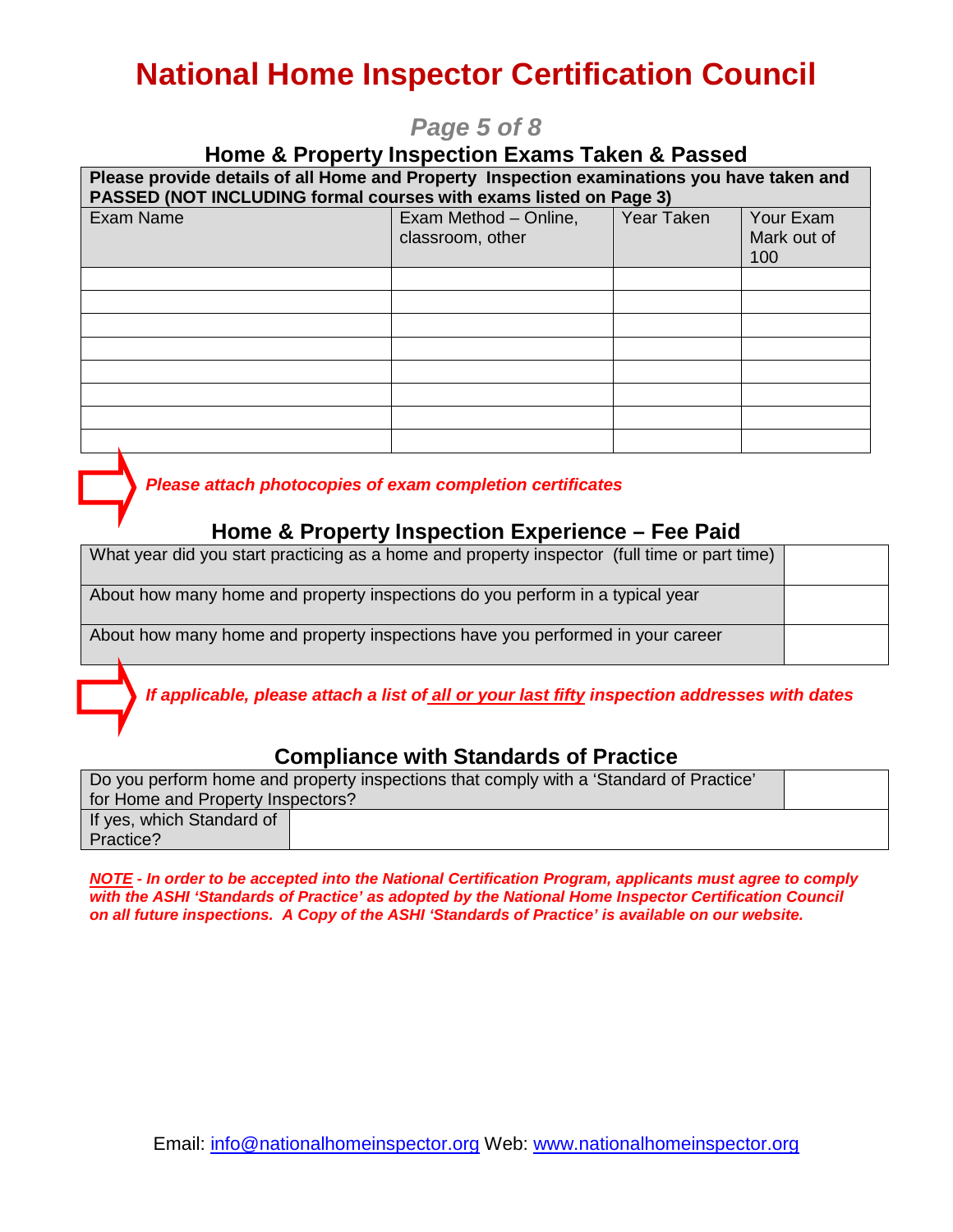### *Page 6 of 8*

### **Compliance with National Occupational Standards**

Are you familiar with the National Occupational Standards for Home and Property Inspectors?

*Note – a copy of the 'National Occupational Standard' can be downloaded from the NHICC website – www.nationahomeinspector.org*

#### **Compliance with NHICC - Code of Ethics**

In order to be accepted into the NHICC Program, applicants must agree to comply with the NHICC Code of Ethics - which has been adopted by the National Home Inspection Certification Council:

#### **NHICC Code of Ethics**

*Honesty, justice, and courtesy form a moral philosophy which, associated with mutual interest among people, constitutes the foundation of ethics. Home and Property Inspectors should recognize such a standard, not in passive observance, but in a set of dynamic principles guiding their conduct. It is their duty to practice the profession according to this code of ethics.*

*As the keystone of professional conduct is integrity, Home and Property Inspectors will discharge their duties with fidelity to the public, their clients, and with fairness and impartiality to all. They should uphold the honor and dignity of their profession and avoid association with any enterprise of questionable character, or apparent conflict of interest.*

- *1. The Home and Property Inspector will express an opinion only when it is based on practical experience and honest conviction.*
- *2. The Home and Property Inspector will always act in good faith toward each client.*
- *3. The Home and Property Inspector will not disclose any information concerning the results of the inspection without the approval of the clients or their representatives.*
- *4. The Home and Property Inspector will not accept compensation, financial or otherwise, from more than one interested party for the same service without the consent of all interested parties.*
- *5. The Home and Property Inspector will not accept nor offer commissions or allowances, directly or indirectly, from other parties dealing with their client in connection with work for which the member is responsible.*
- *6. The Home and Property Inspector will promptly disclose to his or her client any interest in a business which may affect the client. The Home and Property Inspector will not allow an interest in any business to affect the quality of the results of their inspection work which they may be called upon to perform. The inspection work may not be used as a vehicle by the Home and Property Inspector to deliberately obtain work in another field.*
- *7. A Home and Property Inspector shall make every effort to uphold, maintain, and improve the professional integrity, reputation, and practice of the home inspection profession. She/He will report all such relevant information, including violations of this Code by other Home and Property Inspectors, to the National Home Inspector Certification Council for possible remedial action.*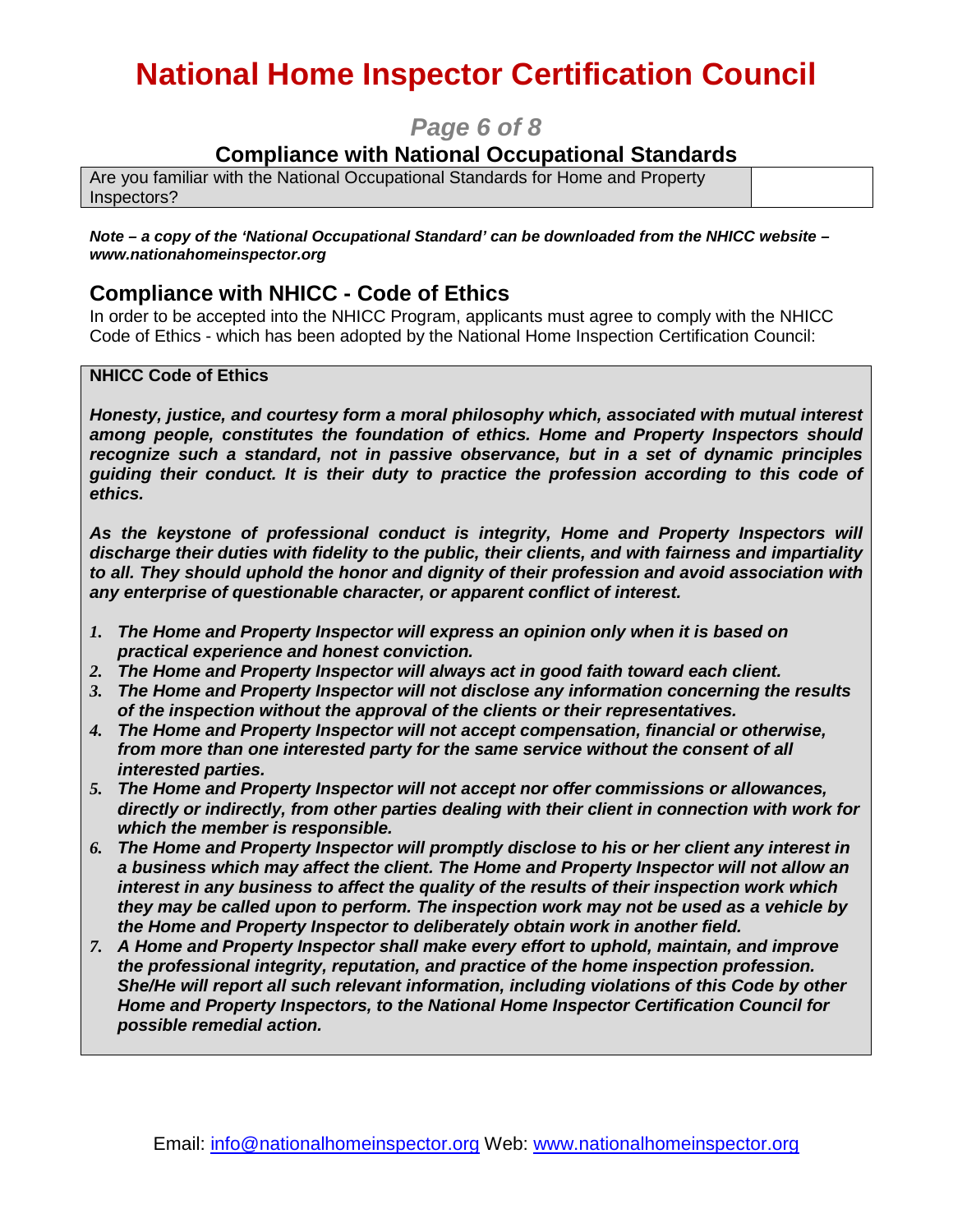*Page 7 of 8*

### **Acknowledgment (Please read carefully)**

*I hereby state:*

- *1. That I have read and understand the ASHI Standards of Practice and Code of Ethics, and agree to follow and abide by these and other policies and procedures of the NHICC.*
- *2. That I have read and I understand the National Occupational Standards for the home inspection profession in Canada, and agree to maintain and follow these standards.*
- *3. That I am not actively engaged in the business of real estate, as a real estate broker or salesperson. I will not sell, purchase or list real estate for third parties.*
- *4. That I will not repair for a fee any condition I find during inspections.*
- *5. That I understand that I cannot use the NHICC logo until my application for membership has been reviewed and I have been approved for certification with logo privileges in writing. I will honour and respect the Logo use policies as outlined in the NHICC bylaws.*
- *6. That for and in consideration of the benefits provided me by the National Home Inspector Certification Council ("NHICC"), I hereby waive, release and forever discharge the NHICC, its Board of Directors, officers, members, agents and employees, of and from suits, claims, cause of action, damages, losses or injuries that I shall or may have for any reason or cause including but not limited to those related to the implementation or enforcement of the ASHI Code of Ethics, Standards of Practice and/or any other activities.*
- *7. That certification is non-transferable and dues are non-refundable. Annual maintenance dues are assessed. I understand that "certificates" are relinquished for non-payment of the maintenance fee.*
- *8. That I am required to complete 20 hours of continuing education credits per year.*
- *9. That in order to maintain my certification I am obliged to renew and maintain the required certification requirements annually.*

#### **Please Select Method of Payment**

**Cheque - payable NHICC in the amount of \$\_\_\_\_\_\_\_\_\_\_(\$25.00 charge for NSF cheques)**

**Online PayPal Payment - <https://www.nationalhomeinspector.org/PayPal.htm>**

 **E-transfer to NHICC**

#### **Notes Regarding Documents:**

*Please check and verify that you have attached all required additional documents to support your application. Failure to do so will place your application in a "hold" status until all necessary documents are obtained.*